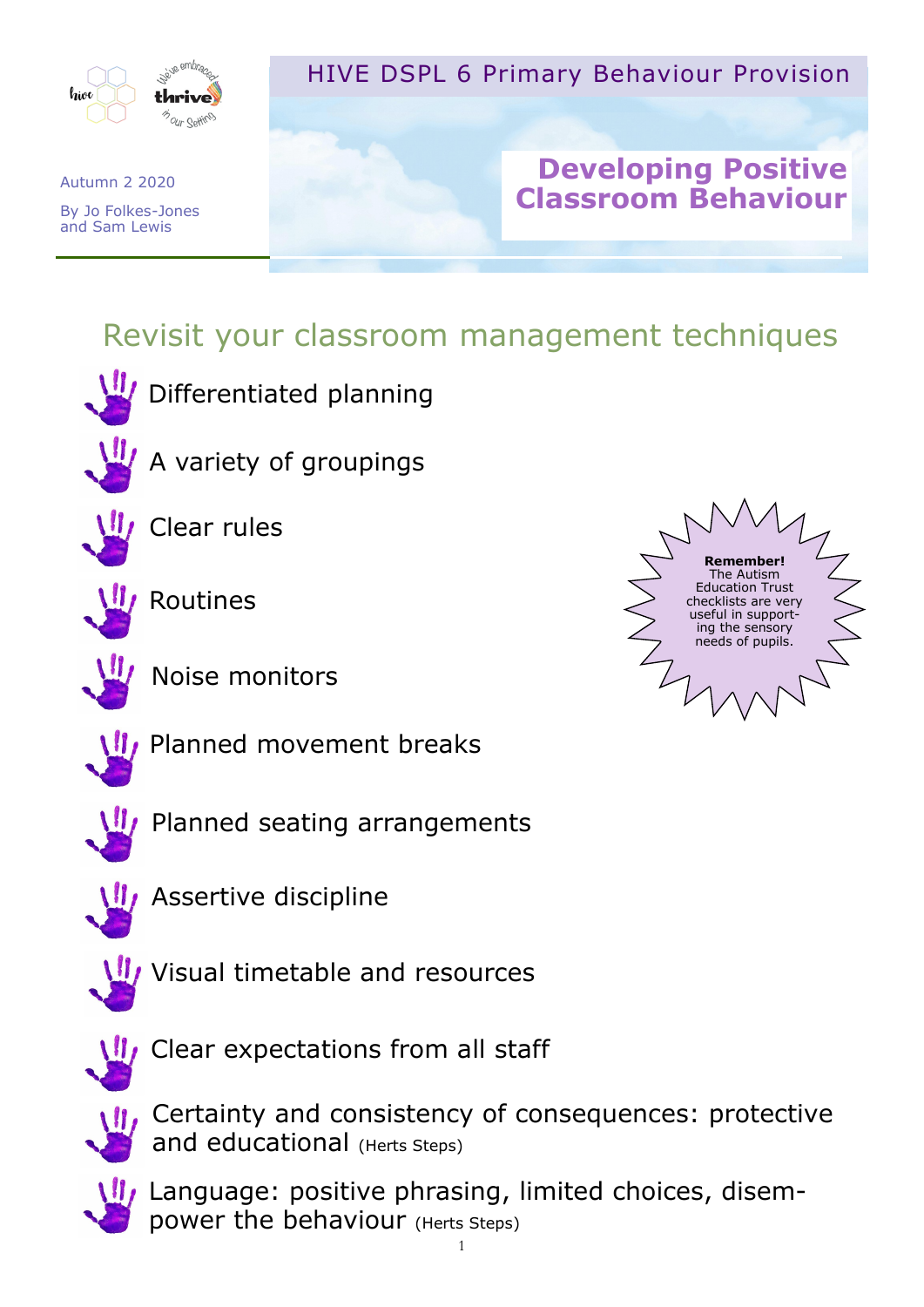

#### HIVE DSPL 6 Primary Behaviour Provision

### **Developing Positive Classroom Behaviour**

## Triggers for behaviour escalation

All behaviour has meaning! If you can identify what causes a child/children to climb the anger curve then you can begin to preempt situations and help a child to identify and manage their own triggers.

# Common triggers to look out for



Remember! A trigger can occur a significant amount of time before an escalation in behaviour so it's often worth tracking back events to see if you can identify the initial trigger.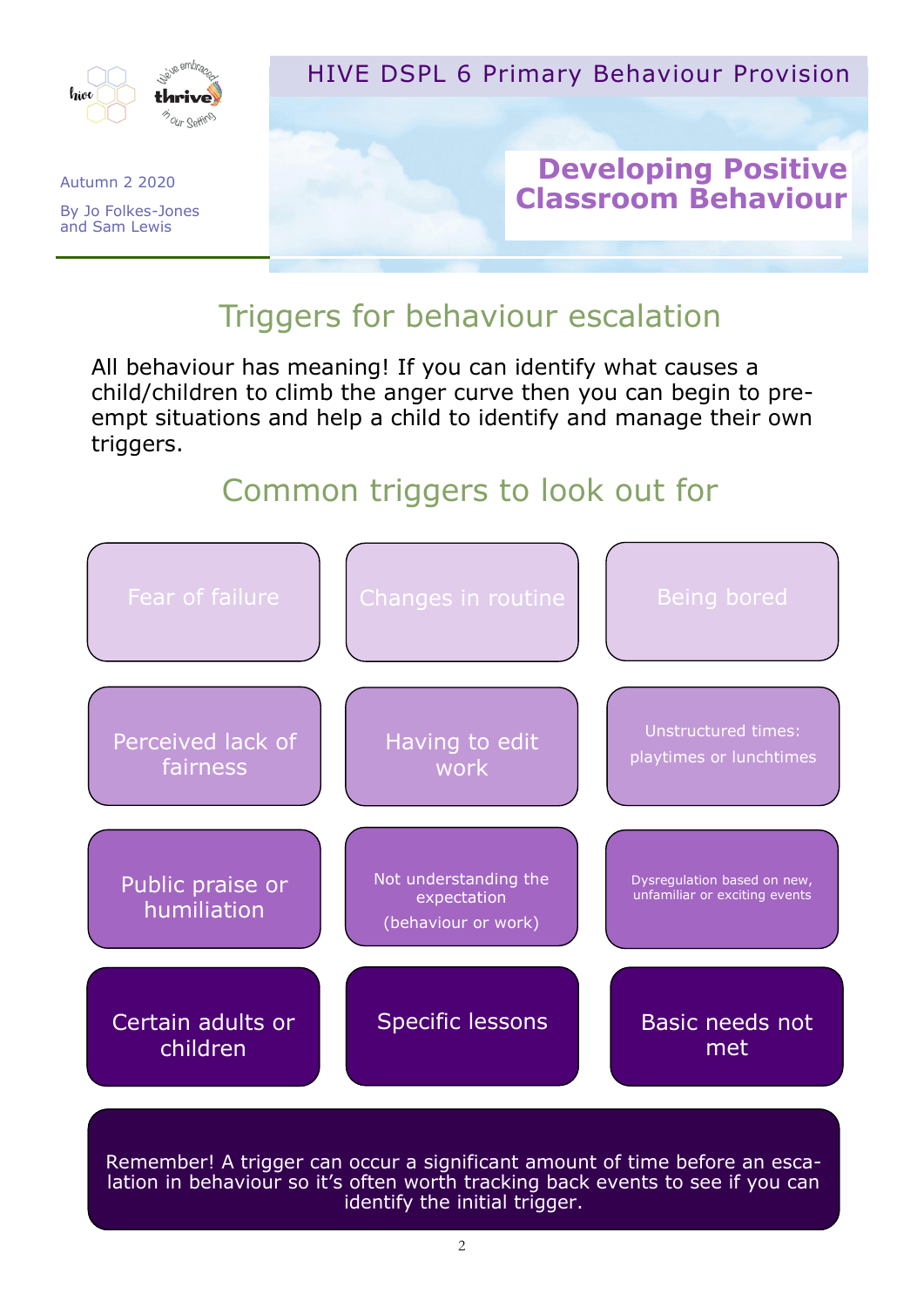

#### HIVE DSPL 6 Primary Behaviour Provision

#### **Developing Positive Classroom Behaviour**

## Try some of the following strategies to help prevent escalations in behaviour!

| <b>Planned ignoring and positive</b>                                                                                                                                | Simple, brief, directions                                                                                                                                                                                                                                                                                                                           | <b>Rule reminders</b>                                                                                                                                                                                                                                                                |
|---------------------------------------------------------------------------------------------------------------------------------------------------------------------|-----------------------------------------------------------------------------------------------------------------------------------------------------------------------------------------------------------------------------------------------------------------------------------------------------------------------------------------------------|--------------------------------------------------------------------------------------------------------------------------------------------------------------------------------------------------------------------------------------------------------------------------------------|
| attention<br>Give frequent praise for on-task<br>and appropriate behaviours,<br>remember to name the positive<br>behaviour that you are looking for<br>and praising | Show what you are expecting them<br>to do (always finish the sentence<br>with thanks and then move on to<br>talk to other children who are on<br>task)                                                                                                                                                                                              | Simple reminder or restatement.<br>Enforce them calmly and consist-<br>ently                                                                                                                                                                                                         |
| <b>Give choices</b>                                                                                                                                                 | <b>Tone/volume of voice</b>                                                                                                                                                                                                                                                                                                                         | <b>Touch</b>                                                                                                                                                                                                                                                                         |
| Give the child a way out $-$ choices<br>such as 'you can do this now or at<br>play-time' or 'you can sit next to<br>Claire or David'                                | A quiet voice means the children<br>have to work harder at listening.<br>Use a pleasant but firm manner<br>and tone of voice. Show by exam-                                                                                                                                                                                                         | For some pupils touch is a neces-<br>sary part of being able to regulate<br>themselves and maybe on their<br>behaviour support plan.                                                                                                                                                 |
|                                                                                                                                                                     | ple how you expect children to<br>speak to and respond to others.                                                                                                                                                                                                                                                                                   | Please read your school's touch,<br>physical and restrictive interven-<br>tion policy to be clear on the<br>shared values of your school.                                                                                                                                            |
| <b>Looking</b>                                                                                                                                                      | <b>Proximity</b>                                                                                                                                                                                                                                                                                                                                    | <b>Re-direction</b>                                                                                                                                                                                                                                                                  |
| Non-verbal communication such as<br>a smile or a frown can change be-<br>haviour and responses.                                                                     | Just walking by or standing near to<br>a child can redirect their behaviour.<br>Move near to the child if you need<br>to speak to them so they do not<br>get attention from their peers for<br>anti-social behaviour.                                                                                                                               | Redirect a child's attention using<br>phrases like 'can you please give<br>out the books'. Diffuse a situation<br>by sending the child to another<br>room with a book or message be-<br>fore the problem has a chance to<br>escalate                                                 |
| <b>Using silence</b>                                                                                                                                                | <b>Take up time</b>                                                                                                                                                                                                                                                                                                                                 | The 'broken record' approach.                                                                                                                                                                                                                                                        |
| Don't be afraid to wait for the chil-<br>dren to be silent, you won't get<br>anywhere talking over children and<br>it does not send out a good mes-<br>sage.        | Some children need time to<br>process instructions.                                                                                                                                                                                                                                                                                                 | Repeat instructions calmly and<br>firmly, without entering into a de-<br>bate until the child follows your<br>request. (But know your child as<br>for some children this can be a<br>trigger for behaviour escalation).<br>Praise the child when they carry<br>out your instruction. |
| <b>Use your relationship</b>                                                                                                                                        | <b>Time away</b>                                                                                                                                                                                                                                                                                                                                    | <b>Modelling/Rehearsing</b>                                                                                                                                                                                                                                                          |
| E.g. Janet you normally work very<br>hard during my lesson.                                                                                                         | Have an agreed system with some-<br>one in school. You could do the<br>brown envelope trick; this is where<br>you have a prearranged exit strat-<br>egy for the pupil. The pupil takes a<br>message (not real) to another<br>adult (already agreed). The pupil<br>gets a movement break and you<br>get a moment to breathe and<br>compose yourself. | Tell the children, model to the chil-<br>dren and rehearse with the chil-<br>dren your expectations including:<br>transitions, walking into class etc.                                                                                                                               |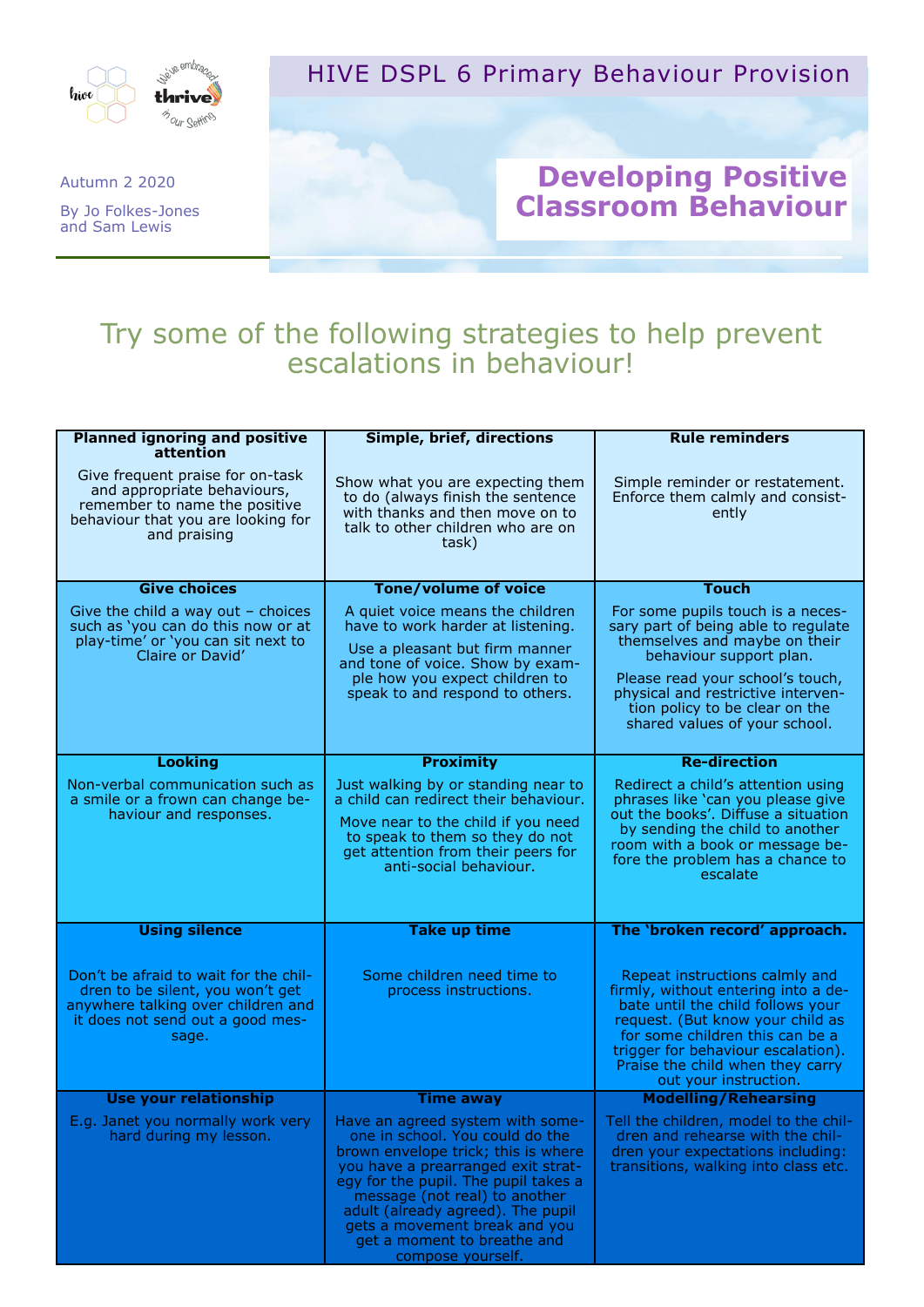

HIVE DSPL 6 Primary Behaviour Provision

#### Autumn 2 2020 By Jo Folkes-Jones and Sam Lewis

## **Developing Positive Classroom Behaviour**



**Remember !** Don't take things personally. Frustration and anger often spill over into rude comments being directed towards the adult who is dealing with the problem. The child is not behaving this way because of you, nor to upset you.